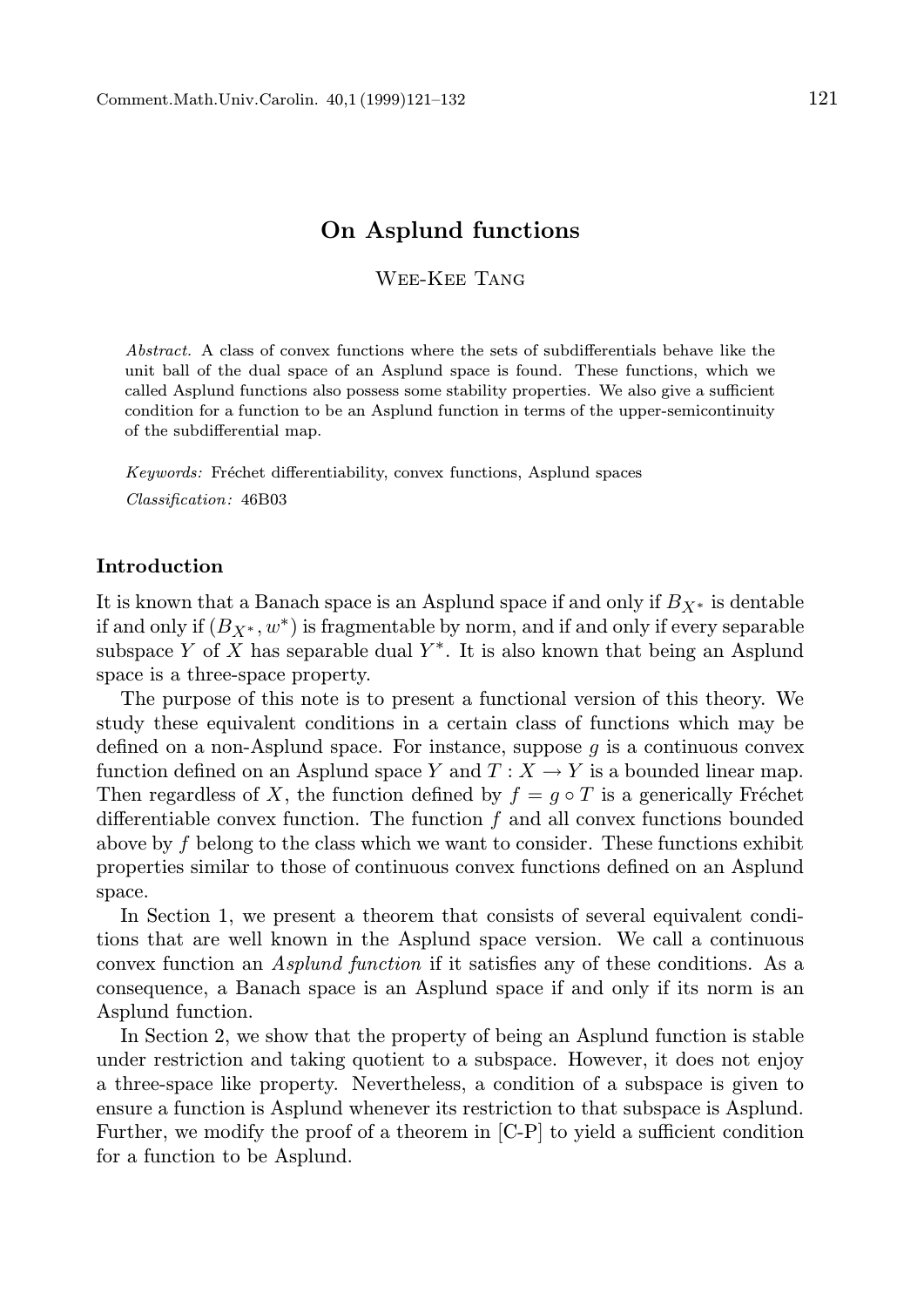Some related problems were studied in  $[T_1]$  and  $[T_2]$ . In contrast to these two articles, we do not attempt to establish any approximation theorem in this paper, for we know that Asplund spaces in general may not even admit a Gâteaux differentiable norm.

## Notation and preliminaries

We will use the standard notation in the theory of convex functions on a Banach space and Banach space theory. Given a continuous convex function  $f$  on a Banach space X, the subdifferential of f at a point x is defined by  $\partial f(x) =$  ${x^* \in X^* : x^*(y-x) \leq f(y) - f(x)$  for all  $y \in X}$ . The Legendre-Fenchel conjugate  $f^*$  of f is defined by  $f^*(x^*) = \sup\{(x^*,x) - f(x) : x \in X\}$  for all  $x \in X$ . The function  $f^*$  is w<sup>\*</sup>-lower semicontinuous, i.e.,  $\{x^* \in X^* : f^*(x^*) \leq r\}$ is w<sup>\*</sup>-closed for all  $r \in \mathbb{R}$ . A continuous convex function is said to be generically Fréchet differentiable if it is Fréchet differentiable on a dense  $G_{\delta}$  set. Given a bounded convex set  $A \subset X^*$ , the indicator function  $\delta_A(\cdot)$  is a convex function that takes values zero on A and  $+\infty$  elsewhere. The function  $\delta_A(\cdot)$  is  $w^*$ -lower semicontinuous if and only if A is w<sup>\*</sup>-closed. A slice of  $A \subset X^*$  is a set of the form  $S(A, x^{**}, \alpha) = \{x^* \in X^* : x^{**}(x^*) > \sup x^{**}(A) - \alpha\}$ , for some  $x^{**} \in X^{**}$ and  $\alpha > 0$ . If  $x^{**} \in X$ , then  $S(A, x^{**}, \alpha)$  is called a w<sup>\*</sup>-slice. We say that a set F is dentable (w\*-dentable) if for every  $\varepsilon > 0$  every bounded subset of F has slices (w<sup>\*</sup>-slices) of diameter less than  $\varepsilon$ . Let  $(Z, \tau)$  be a topological space and  $\rho$  be a metric on Z that is not necessarily related to the topology of Z. The space Z is said to be fragmentable by  $\rho$  if every non-empty subset of Z admits relatively open sets of arbitrarily small ρ-diameter. We refer the readers to [J-N-R] for the theory of fragmentability. An infinite tree in a set  $A \subset X$  is a sequence  $\{x_n\}$  in A such that  $x_n = \frac{1}{2}(x_{2n} + x_{2n+1})$  for each n. An infinite tree such that  $||x_{2n}-x_{2n+1}|| > 2\varepsilon$  for all n is called an infinite  $\varepsilon$ -tree. Unless otherwise stated, all topological notions in the dual space refer to the norm topology. We refer to [Ph] and [D-G-Z] for all other unexplained notions and results. We also refer the reader to  $[Y]$  for an excellent introduction to the theory of Asplund spaces.

# 1. Asplund functions

In this section, we establish using known techniques some equivalent definitions of an Asplund function. These properties will be used in the subsequent sections. We find the following fact useful:

**Lemma 1.** If f is a continuous convex function defined on  $X$ , then we have the following inclusions:  $\partial f(X) \subset \text{dom } f^* \subset \overline{\partial f(X)}^{\|\cdot\|}.$ 

The first inclusion is clear. For the second inclusion, we apply Ekeland's variational principle as in [F] (see also the proof of (iii)  $\Rightarrow$  (i) in [T<sub>1</sub>, Theorem 1]).

The main result in this section is the following: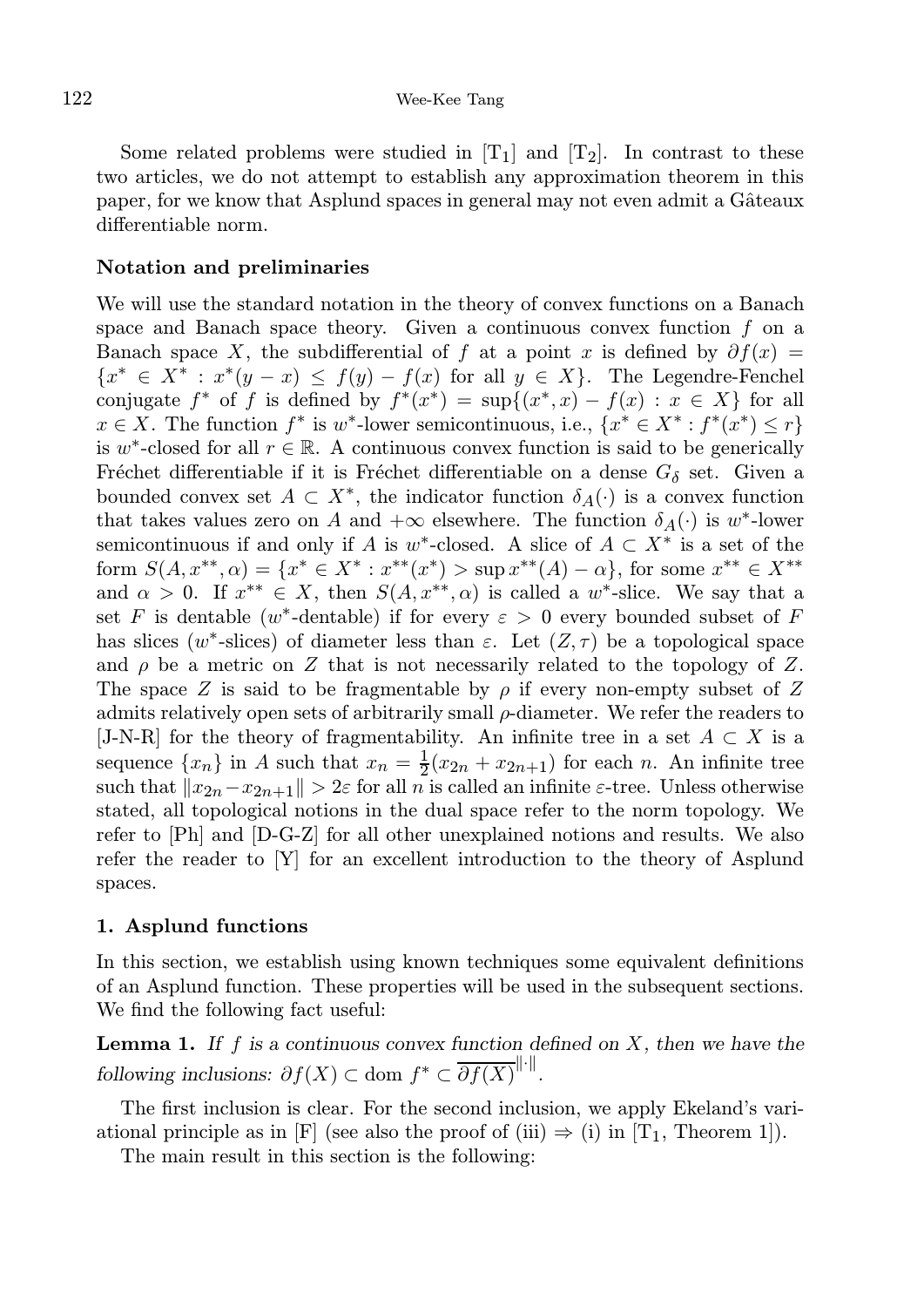**Theorem 2.** Let f be a continuous convex function defined on a Banach space X. Then the following assertions are equivalent.

- (1) If h is a continuous convex function on X such that  $h \leq f$  on X, then h is generically Fréchet differentiable on  $X$ .
- (2) For each positive integer n, every bounded subset of  $(C_n, w^*)$ , where  $C_n = \{x^* \in X^* : f^*(x^*) \leq n\}$ , is fragmentable by the norm.
- (3) For each separable subspace Y of X, the set dom  $(f_{|Y})^*$  is separable.
- $(4<sub>a</sub>)$  Every compact subset of  $(\text{dom } f^*, w^*)$  is fragmentable by the norm.
- $(4<sub>b</sub>)$  Every compact subset of  $(\text{dom } f^*, w^*)$  is  $w^*$ -dentable.
- (5) For every  $\varepsilon > 0$ , no w<sup>\*</sup>-compact subset of dom  $f^*$  contains an  $\varepsilon$ -tree.
- (6) Every compact subset of  $(\text{dom } f^*, w^*)$  is dentable.

If moreover, f is bounded on bounded sets, then the above conditions are also equivalent to:

(7) let Y be a separable subspace of X. If h is a continuous convex function on X such that  $h \leq f$  then there is a selector s for  $\partial h_{\restriction Y}$  such that  $s(Y) = \{s(y) : y \in Y\}$  is separable.

PROOF:  $(1) \Rightarrow (2)$ . Indeed, for otherwise, there exists a bounded w<sup>\*</sup>-closed subset A of  $C_n$  that is not fragmentable by the norm. The function  $h(\cdot)$  =  $((\delta_A(\cdot) + n)^*)_{\vert X}$  is bounded above by f and it can be checked that h is nowhere Fréchet differentiable (cf., for instance,  $[Ph, 2.18]$ ).

 $(2) \Rightarrow (3)$ . Let Y be a separable subspace of X. By Lemma 1, to show the separability of dom  $(f_{\vert Y})^*$ , it suffices to establish the separability of  $\partial f_{\vert Y}(Y)$ . Let  $R: X^* \to Y^*$  be the restriction map. The map R is  $w^*$  to  $w^*$  continuous. By Hahn-Banach theorem, we have

(1) 
$$
R\partial f(y) = \partial f_{\upharpoonright Y}(y) \text{ for all } y \in Y.
$$

For each positive integer n, we define the sets  $C_n^Y$  and  $H_n$  as follows:

$$
C_n^Y = \left\{ y^* \in Y^* : f_{|Y}^* (y^*) \le n \right\}, \text{ and}
$$
  

$$
H_n = \partial f_{|Y} (Y) \cap C_n^Y.
$$

We note that

(2) 
$$
\bigcup_{n=1}^{\infty} H_n = \bigcup_{n=1}^{\infty} \left( \partial f_{\vert Y}(Y) \cap C_n^Y \right) = \partial f_{\vert Y}(Y) \cap \left( \bigcup_{n=1}^{\infty} C_n^Y \right) = \partial f_{\vert Y}(Y) \cap \text{dom } f_{\vert Y}^* = \partial f_{\vert Y}(Y).
$$

We claim that  $H_n \subset R(C_n)$  for each  $n \in \mathbb{N}$ . Indeed, let  $y^* \in H_n$ , then  $y^* \in \partial f_{|Y}(y)$  for some  $y \in Y$ . According to (1), we can find a  $\hat{y}^* \in \partial f(y)$  such that  $R(\hat{y}^*) = y^*$ .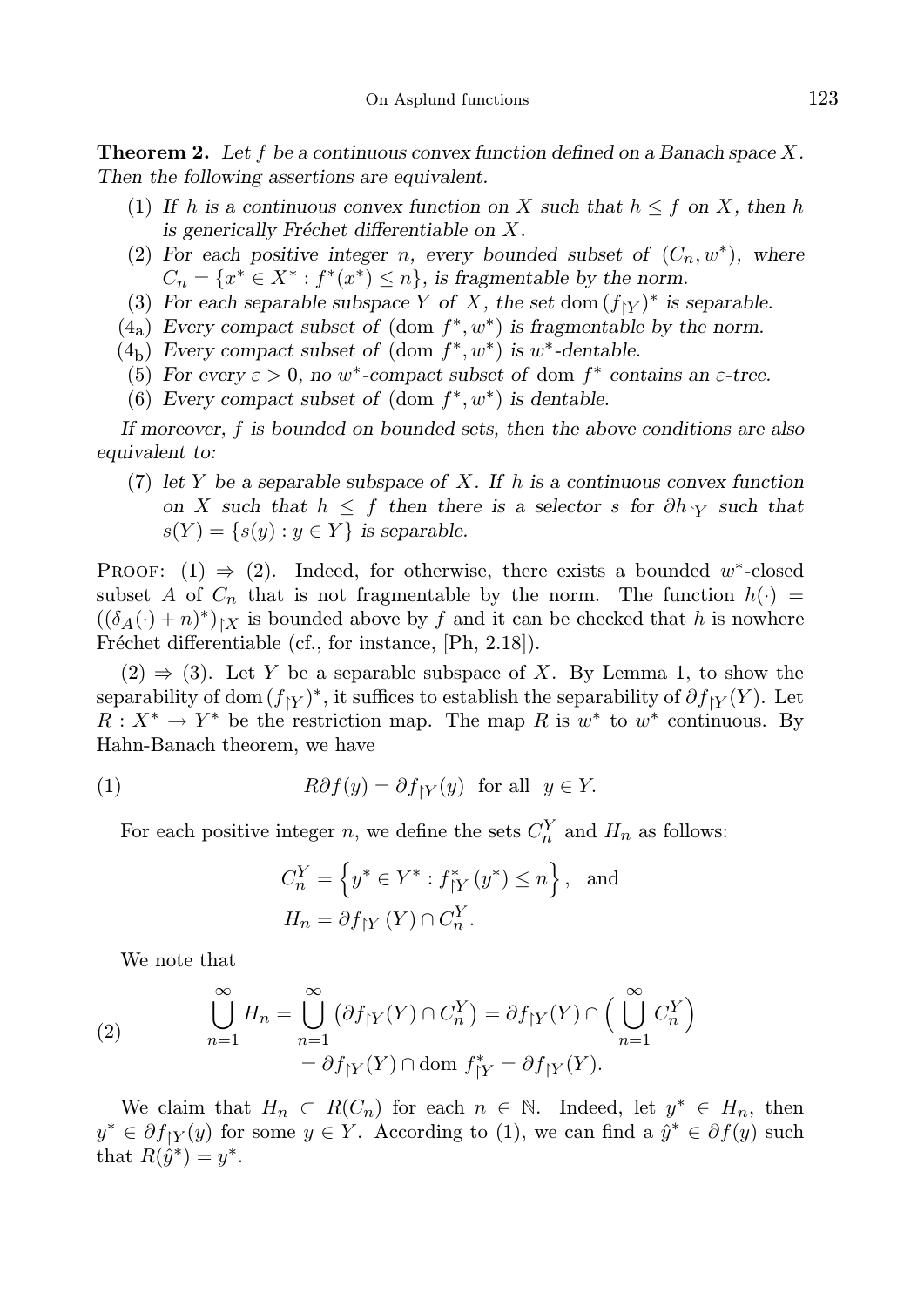We have

$$
f^*(\hat{y}^*) = (\hat{y}^*, y) - f(y)
$$
  
=  $(y^*, y) - f_{\upharpoonright Y}(y)$   
=  $f_{\upharpoonright Y}^*(y^*) \le n$ .

Therefore  $\hat{y}^* \in C_n$ , and hence  $y^* = R(\hat{y}^*) \in R(C_n)$ . From the claim and (2) we have  $\partial f_{\vert Y}(Y) \subset \bigcup_{n=1}^{\infty} R(C_n)$ . Suppose  $\partial f_{\vert Y}(Y)$  is not separable, then there exists an integer N such that  $R(C_N)$  is not separable. Therefore there exists a  $k \in \mathbb{N}$  such that  $R(C_N \cap kB_{X^*})$  is not separable. For simplicity, we write  $C = C_N \cap kB_{X^*}.$ 

Note that  $R(C)$  is a w<sup>\*</sup>-compact subset of  $Y^*$ . Since Y is separable and  $R(C)$ is a nonseparable subset of  $Y^*$ , by the arguments as in [Ph, 2.19], we obtain an uncountable set  $A \subset R(C)$  and  $\varepsilon > 0$  such that any w<sup>\*</sup>-open subset of A contains two distinct points  $x^*$  and  $y^*$  such that  $||x^* - y^*|| > \varepsilon$ .

Now we follow the proof of [Ph, 5.4]; let  $A_1 \subset C$  be a minimal w<sup>\*</sup>-compact set such that  $R(A_1) = \overline{A}^{w^*}$ . If U is a non-empty relatively  $w^*$ -open subset of  $A_1$ , then  $A_1 \backslash U$  is  $w^*$ -compact and  $A_2 = R(A_1 \backslash U)$  is a proper  $w^*$ -compact subset of  $\overline{A}^{w^*}$  (since  $A_1$  is minimal). Thus  $A \setminus A_2$  is a non-empty  $w^*$ -open subset of A and it contains two distinct points which are at least  $\varepsilon$  far apart. Therefore there exist  $x^*$  and  $y^*$  in U such that  $||x^* - y^*|| > \varepsilon$ , contradicting the assumption that C is norm fragmentable.

 $(3) \Rightarrow (1)$ . According to the proof of [Ph, Theorem 2.11],  $f_{\upharpoonright Y}$  is generically differentiable for each separable subspace  $Y \subset X$ . By the separable reduction theorem in [Gi] (see also  $[Pr]$ ), f is generically Fréchet differentiable.

 $(2) \Rightarrow (4<sub>a</sub>)$ . We first note that  $(\text{dom } f^*, w^*)$  is a countable union of norm fragmentable (compact) subsets. Indeed dom  $f^* = \bigcup_{n,k \in N} C_{n,k}$ , where  $C_{n,k}$  $C_n \cap kB_{X^*}$ . Each  $C_{n,k}$  is norm fragmentable by assumption. Hence  $(\text{dom } f^*, w^*)$ is  $\sigma$ -fragmentable by the norm. Consequently by [J-N-R, Theorem 3.1], every compact subset is norm fragmentable.

 $(4<sub>b</sub>) \Rightarrow (2)$ . Given a bounded subset B of  $C_n$ , there exists a  $k \in \mathbb{N}$  such that  $B \subset C_n \cap kB_{X^*}$ . Since  $C_n \cap kB_{X^*}$  is w<sup>\*</sup>-compact, B admits slices of small diameter.

 $(4<sub>a</sub>) \Leftrightarrow (4<sub>b</sub>)$ . It is clear that  $(4<sub>b</sub>) \Rightarrow (4<sub>a</sub>)$ . The proof of  $(4<sub>a</sub>) \Rightarrow (4<sub>b</sub>)$  is identical to that of [N-Ph, Lemma 3].

 $(4<sub>b</sub>) \Rightarrow (6)$ . This is clear as every w<sup>\*</sup>-slice is a (weak) slice.

 $(6) \Rightarrow (5)$ . From the definition of a tree, every slice of an infinite  $\varepsilon$ -tree has diameter at least  $\varepsilon$ .

 $(5) \Rightarrow (4_{\rm a})$ . It is enough to follow  $|{\rm Du-N}|$  or the proof of  $|{\rm Ph, 5.6}|$ . Clearly  $(3) \Rightarrow (7)$ .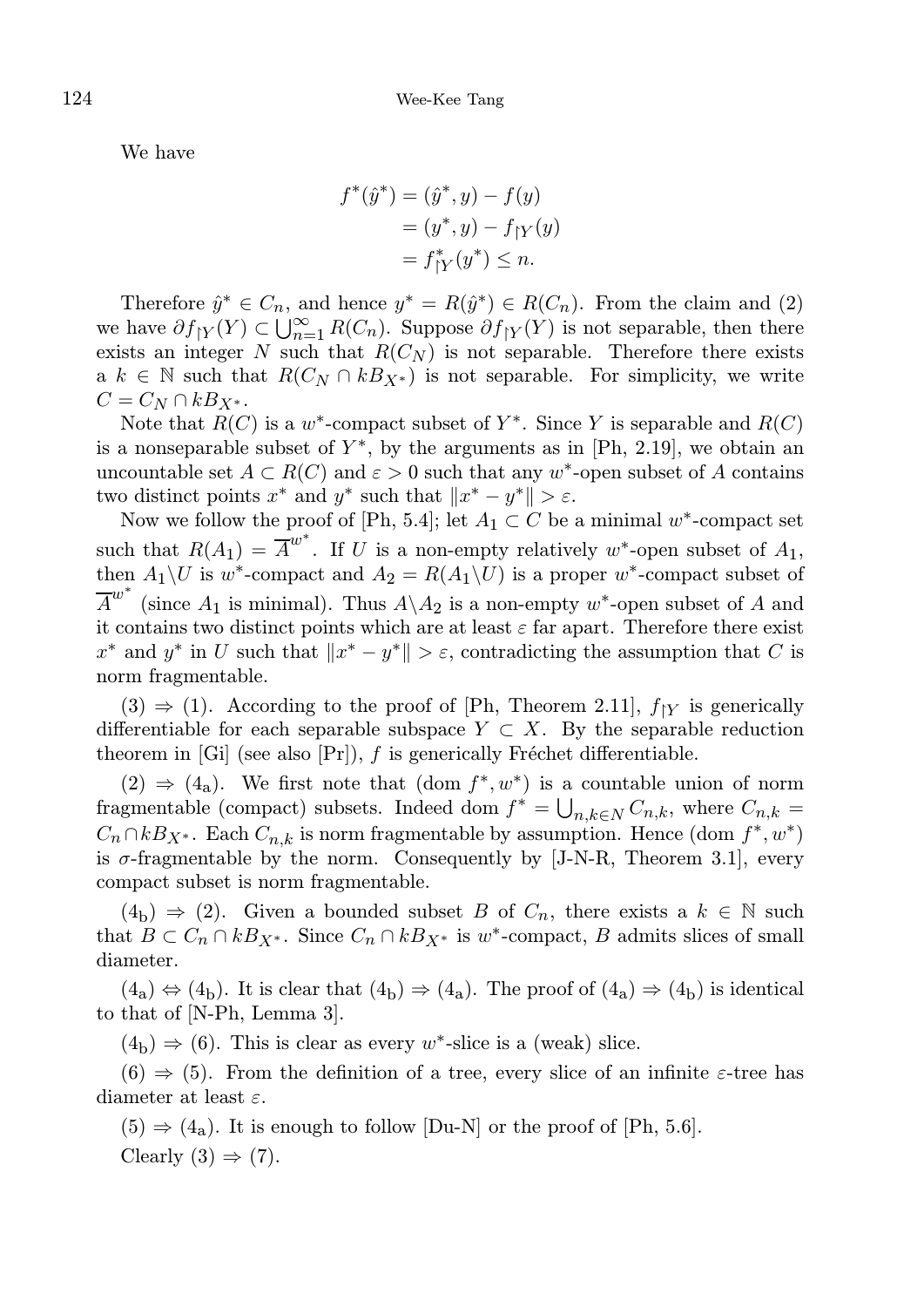Finally, suppose f is bounded on bounded sets. We shall show  $(7) \Rightarrow (3)$ . Let Y be a given separable subspace of X. For each n define a convex function on  $Y^*$ by

$$
g_n(y^*) = \begin{cases} (f_{|Y})^*(y^*) & \text{if } y^* \in C_n^Y = \{z^* \in \text{dom } (f_{|Y})^* | (f_{|Y})^*(z^*) \le n\} \\ \infty & \text{otherwise.} \end{cases}
$$

Then  $g_n$  is a w<sup>\*</sup>-lower semicontinuous function such that  $g_n \ge (f_{\vert Y})^*$  and dom  $g_n = C_n^Y$ . Note that  $\bigcup_{n=1}^{\infty} C_n^Y = \text{dom}(f_{|Y})^*$ , hence it suffices to show that  $C_n^Y$  is separable for all n. Let  $f_n$  be a continuous convex function on Y such that  $(f_n)^* = g_n$ , then  $f_n \leq f_{\vert Y}$ . The function  $f_n$  may be extended to a convex function on  $X$  that is bounded above by  $f$ . (For instance, the convex hull of the epigraphs of  $f_n$  and f is the epigraph of a required extension of  $f_n$ .) By the hypothesis, there is a selector s of  $\partial f_n$  such that  $s(Y)$  is separable. Put  $B = s(Y)$ . Without loss of generality, assume that  $f(0) < 0$ . Therefore  $g_n(y^*) > 0$  for all  $y^* \in Y^*$ . Let  $\gamma = \inf \{g_n(y^*) | y^* \in B \} \geq 0$ . To establish the separability of  $C_n^Y$ , it is sufficient to show that  $C_n^Y \subset \overline{conv}^{\|\cdot\|}B$ . Suppose this is not the case, let  $y_0^* \in C_n^Y \setminus \overline{conv}^{\|\cdot\|}B$ . By the separation theorem, there exists  $z \in Y^{**}$ ,  $\alpha, \beta \in \mathbb{R}$ such that

$$
z\left(y_{0}^{*}\right)>\beta>\alpha>z\left(y^{*}\right)
$$

for all  $y^* \in B$ . By scaling z,  $\alpha$  and  $\beta$  if necessarily, we may assume that  $\frac{\beta-\alpha}{2}$  $g_n(y_0^*) - \gamma$ . Let  $E = \{ y \in Y : ||y|| \le ||z||, (y, y_0^*) > \beta \}.$ 

Let  $\{y_k^*\}_{k\geq 1}$  be a countable dense subset of B. Now, for every positive integer n let  $y_n \in E$  be such that

$$
|(z-y_n, y_k^*)| < \frac{1}{n}
$$
 for  $k = 1, 2, ..., n$ .

Then for each k we have

$$
\lim_{n \to \infty} (z - y_n, y_k^*) = 0.
$$

As  $\{y_n\}$  is bounded,  $\lim_{n\to\infty}(z-y_n,y^*)=0$  for each  $y^*\in B$ . For each  $y\in Y$ , define a function  $h_y$  on B by

$$
h_y(y^*) = (y^*, y) - g_n(y^*).
$$

For each  $k \in \mathbb{N}$ , let  $h_k = h_{y_k}$ . By the boundedness of the function f, the sequence  ${h_k}$  is uniformly bounded on B.

Note that for any 
$$
y = \sum_{k=1}^{\infty} \lambda_k y_k
$$
, where  $\lambda_k \ge 0$  and  $\sum_{k=1}^{\infty} \lambda_k = 1$ , we have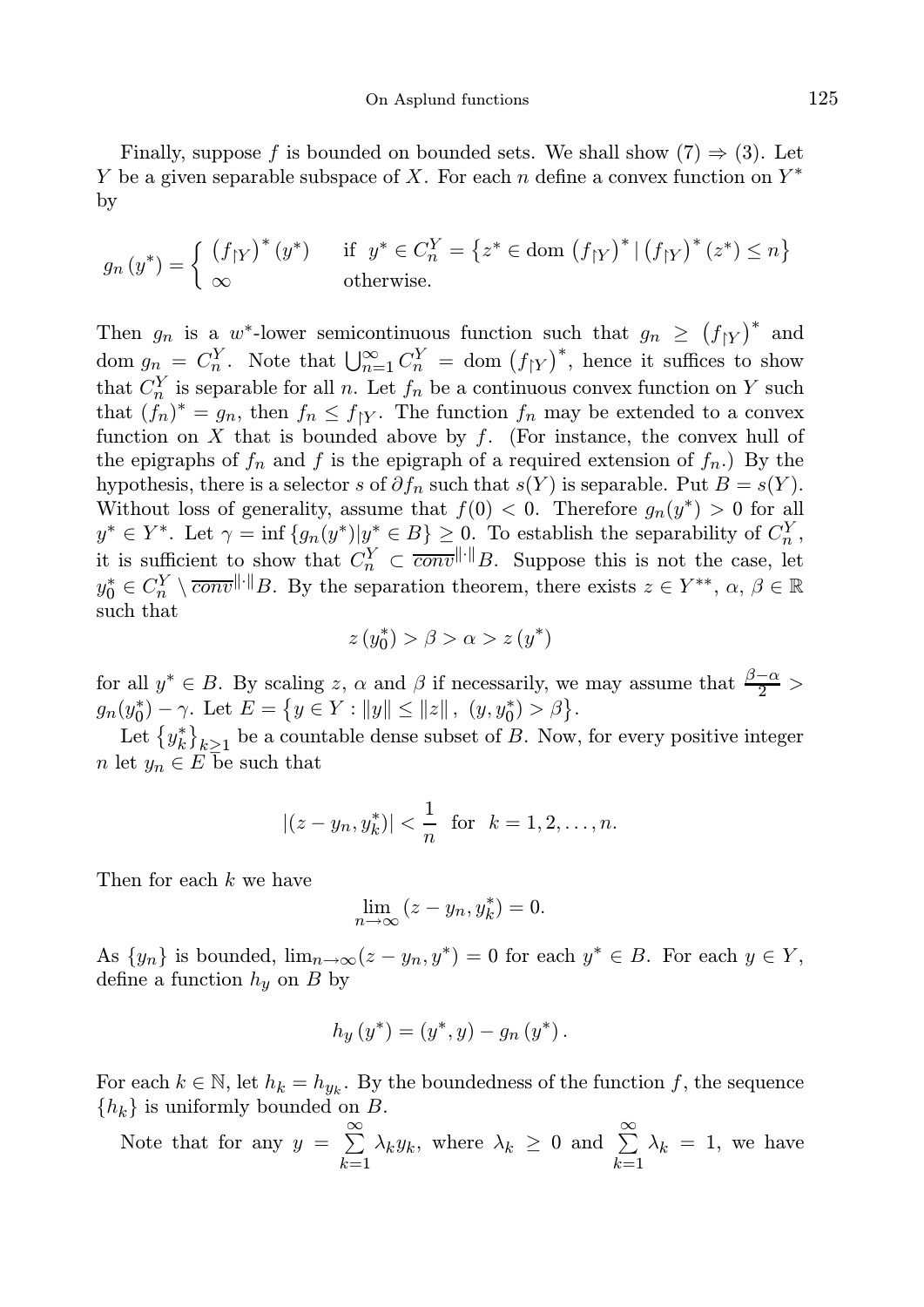$s(y) \in B$  and

$$
\sum_{k=1}^{\infty} \lambda_k h_k(s(y)) = \sum_{k=1}^{\infty} \lambda_k \left\{ (s(y), y_k) - g_n(s(y)) \right\} \n= h_y(s(y)) \n= f_n(y) \n= \sup \left\{ (y^*, y) - g_n(y^*) : y^* \in \text{dom } g_n \right\} \n= \sup \left\{ \left( y^*, \sum_{k=1}^{\infty} \lambda_k y_k \right) - g_n(y^*) : y^* \in C_n^Y \right\} \n= \sup \left\{ \sum_{k=1}^{\infty} \lambda_k h_k(y^*) : y^* \in C_n^Y \right\}.
$$

Since  $z(y^*) < \alpha$ , we have  $\limsup_k h_k(y^*) \leq \alpha - g_n(y^*)$  for all  $y^* \in B$ . Consequently

$$
\sup\left\{\limsup_{k} h_{k}(y^*) : y^* \in B\right\} \leq \alpha - \gamma.
$$

But by Simons' inequality  $([S])$ , there is a function h,

$$
h = \sum_{k=1}^{N} \rho_k h_k,
$$

where  $\rho_k \geq 0$  and  $\sum_{k=1}^{N} \rho_k = 1$ , such that

$$
\sup\left\{h\left(y^*\right):y^*\in C_n^Y\right\}\leq \frac{\alpha+\beta}{2}-\gamma.
$$

On the other hand,

$$
h(y_0^*) = \sum_{k=1}^{N} \rho_k h_k (y_0^*)
$$
  
=  $\left(y_0^*, \sum_{k=1}^{N} \rho_k y_k\right) - g_n (y_0^*) > \beta - g_n (y_0^*)$ 

and hence  $\beta - g_n(y_0^*) < \frac{\alpha + \beta}{2} - \gamma$ . Therefore  $\frac{\beta - \alpha}{2} < g_n(y_0^*) - \gamma$  and this contradiction shows that (7) implies (3).  $\Box$ 

**Definition 3.** Let f be a convex function on a Banach space  $X$ , we say that f is an Asplund function if  $f$  satisfies any of conditions  $(1)$  to  $(6)$ .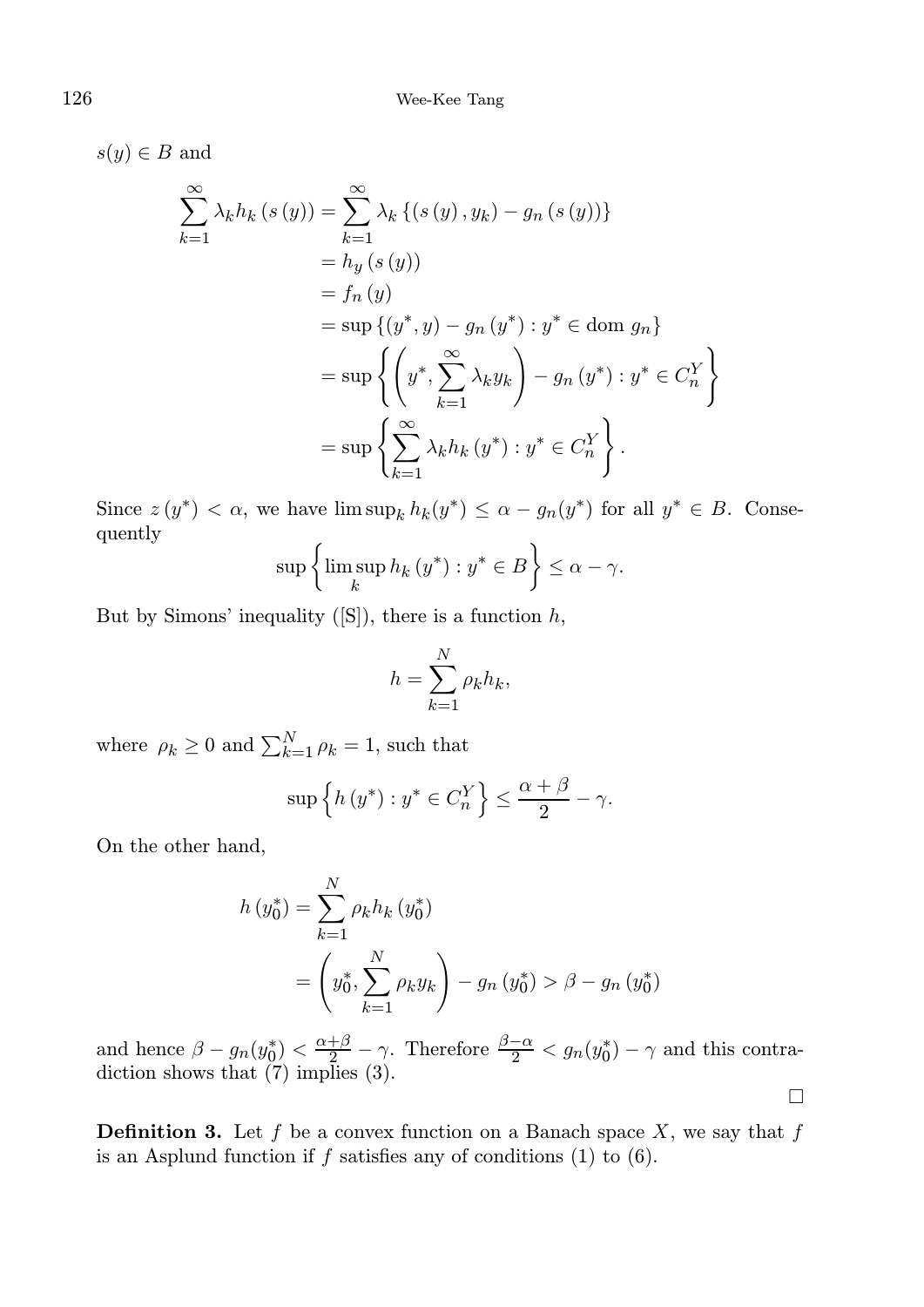Corollary 4. If  $f$  is an Asplund function, then every  $w^*$ -compact subset of dom  $f^*$  is  $w^*$ -sequentially compact.

PROOF: Let K be a  $w^*$ -compact subset of dom  $f^*$ . By Theorem 2, K is  $w^*$ dentable, therefore by [St, 3.4],  $K$  is  $w^*$ -sequentially compact.

The following theorem is a consequence of Theorem 2.

**Theorem 5.** For a Banach space  $(X, \|\cdot\|)$ , the following are equivalent:

- (i)  $X$  is an Asplund space;
- (ii) every continuous convex function on  $X$  is an Asplund function;
- (iii)  $\|\cdot\|$  is an Asplund function.

Remark 1. In [Gi-Sc], the authors gave a sufficient condition for a continuous convex function defined on a open subset  $A$  of a Banach space to be generically Fréchet differentiable. They showed that such a function  $\phi$  is generically Fréchet differentiable if for every separable subspace Y where  $A \cap Y \neq \emptyset$ ,  $\partial \phi_{iY}(A \cap Y)$  is separable. This follows from our Theorem 2 when  $A = X$ .

### 2. Stability of Asplund functions

**Definition 6.** Let f be a continuous convex function defined on a Banach space X and let M be a subspace of X. The quotient function  $\tilde{f}_M$  induced by f is a continuous convex function on the quotient space  $X/M$  defined by

$$
\tilde{f}_M(\hat{x}) = \inf\{f(x+m) : m \in M\},\
$$

where  $\hat{x}$  denotes the coset  $x + M$ . If f is a norm,  $\tilde{f}_M$  is precisely the quotient norm.

Given a subspace M of a Banach space X, the dual space of  $X/M$  is isometrically isomorphic to  $M^{\perp}$ , the isomorphism is given by  $\Phi : M^{\perp} \to (X/M)^*$ , where  $\Phi(x^*)(\hat{x}) = x^*(x), x^* \in M^{\perp}, x \in X$ . We shall see in the following lemma that the above identification also behaves well in a non-linear situation.

**Lemma 7.** Under the above notation, we have  $\Phi(\text{dom } f^* \cap M^{\perp}) = \text{dom } (\tilde{f}_M)^*$ .

PROOF: Let  $x^* \in \text{dom } f^* \cap M^\perp$  and let  $\varphi = \Phi(x^*)$ . We need to verify that  $\varphi$  $\in \text{dom}(\tilde{f}_M)^*$ . To this end, let  $\hat{x} \in (X/M)$  and let  $\varepsilon > 0$ . Pick an  $m \in M$  such that  $\tilde{f}_M(\hat{x}) \ge f(x+m) - \varepsilon$ . Then

$$
\varphi(\hat{x}) - \tilde{f}_M(\hat{x}) \le \varphi(\hat{x}) - f(x+m) + \varepsilon
$$
  
=  $\Phi x^*(\hat{x}) - f(x+m) + \varepsilon$   
=  $x^*(x+m) - f(x+m) + \varepsilon \le f^*(x^*) + \varepsilon$ .

 $\Box$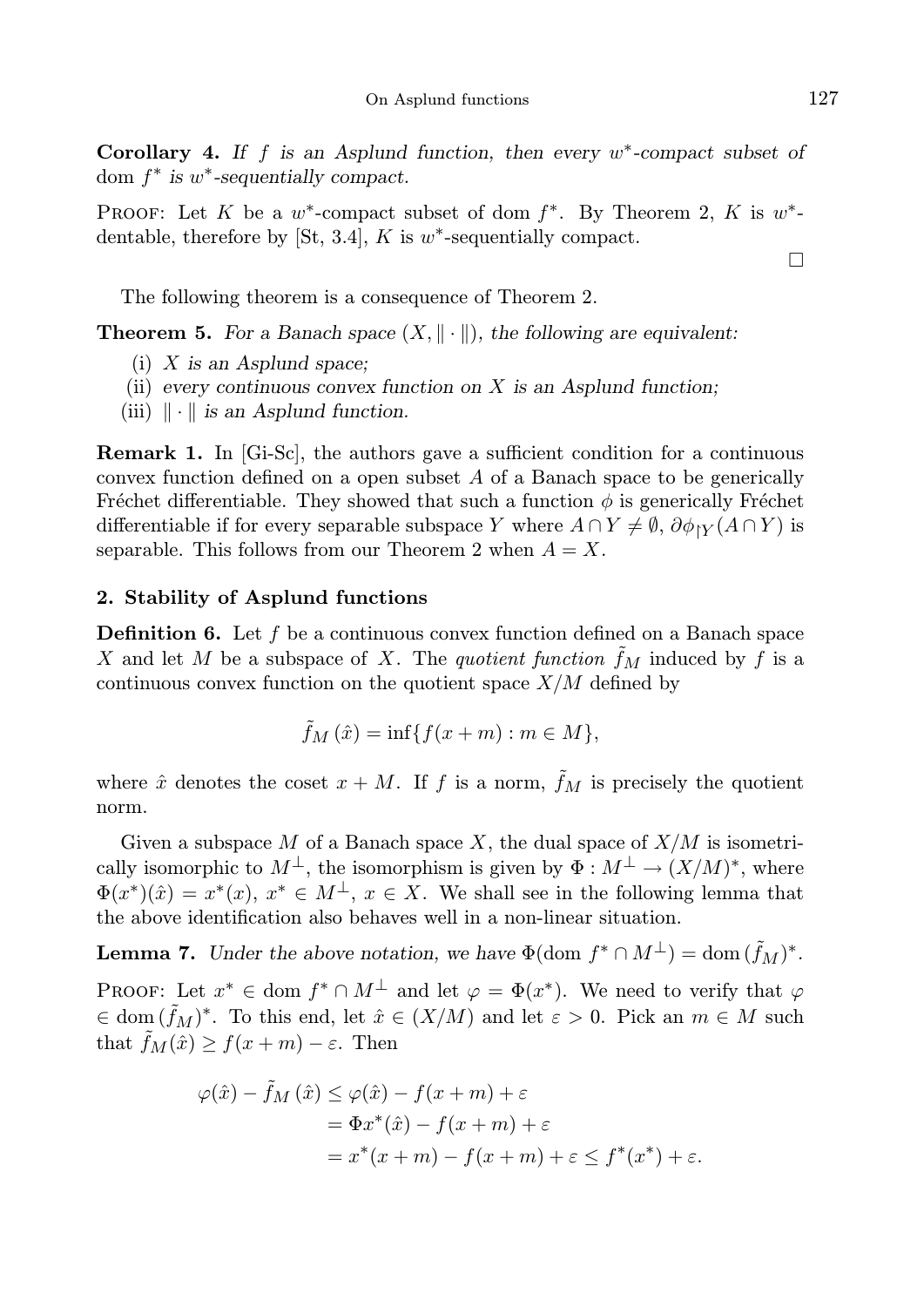Therefore  $\sup\{\varphi(\hat{x}) - \tilde{f}_M(\hat{x}) : \hat{x} \in (X/M)\} \leq f^*(x^*)$ , which means that  $\varphi \in$ dom  $({\tilde f}_M)^*$ . To see the reverse inclusion, let  $\psi \in \text{dom}(\tilde f_M)^*$ . Let  $y^* \in X^*$  be such that  $\Phi(y^*) = \psi$ . Then clearly  $y^* \in M^{\perp}$ . Now, given any  $x \in X$ ,

$$
y^*(x) - f(x) \le y^*(x) - \tilde{f}_M(\hat{x})
$$
  
=  $\psi(\hat{x}) - \tilde{f}_M(\hat{x}) \le (\tilde{f}_M)^*(\psi).$ 

Proposition 8. Under the above notation, suppose f is an Asplund function, then so is  $f_M$ .

PROOF: Let K be a w<sup>\*</sup>-compact subset of dom  $(\tilde{f}_M)^*$ . Since  $\Phi$  is  $w^*$  to  $w^*$ continuous,  $\Phi^{-1}(K)$  is a w<sup>\*</sup>-compact subset of dom  $f^*$ , and thus it is norm fragmentable by Theorem 2. Therefore K is also norm fragmentable, as  $\Phi$  is an isometric isomorphism.

**Proposition 9.** Suppose f is an Asplund function, then so is  $f_{\upharpoonright M}$ .

PROOF: Note that, if  $Y \subset M \subset X$ , then  $(f_{\upharpoonright M})_{\upharpoonright Y} = f_{\upharpoonright Y}$ ; so Theorem 2 applies.  $\Box$ 

At this point, one who is familiar with the theory of Asplund spaces may conjecture that an Asplund function admits a three-space like property, i.e., if  $f_{\uparrow M}$  and  $\tilde{f}_M$  are both Asplund functions, then so is the function f. However, we shall see in the following example that such a trivial generalization does not hold.

**Example 10.** Let  $X = \ell_1 \oplus \ell_0$ ,  $M = \ell_0$  and  $\|\cdot\|$  be a nowhere Fréchet differentiable norm on  $\ell_1$ . Let  $T: c_0 \to \ell_1$  be defined by  $T(x_i) = \left(\frac{x_i}{2^i}\right)$  $\left(\frac{x_i}{2^i}\right)$ , then  $T(c_0)$  is norm dense in  $\ell_1$ .

Now we define a real valued function on  $X$  as follows:

 $f(x, y) = ||x - Ty||$  for  $x \in \ell_1$  and  $y \in c_0$ .

It is easy to see that  $f$  is a continuous convex function and it is nowhere Fréchet differentiable (and thus not an Asplund function). The restriction  $f_{\upharpoonright M} = f_{\upharpoonright c_0}$  is an Asplund function, as  $c_0$  is an Asplund space. The quotient function  $\tilde{f}_M$  is the null function. Indeed, let  $(x, y) \in X/M$ , then

$$
\tilde{f}_M(\widehat{x}, \widehat{y}) = \inf \{ f(x, y + m) : m \in c_0 \} \n= \inf \{ ||x - T(y + m)|| : m \in c_0 \} \n= 0,
$$

as  $T(c_0)$  is dense in  $\ell_1$ .

From the above example, we understand that a stricter condition must be imposed upon the quotient function in order to obtain a three-space like property for the Asplund functions.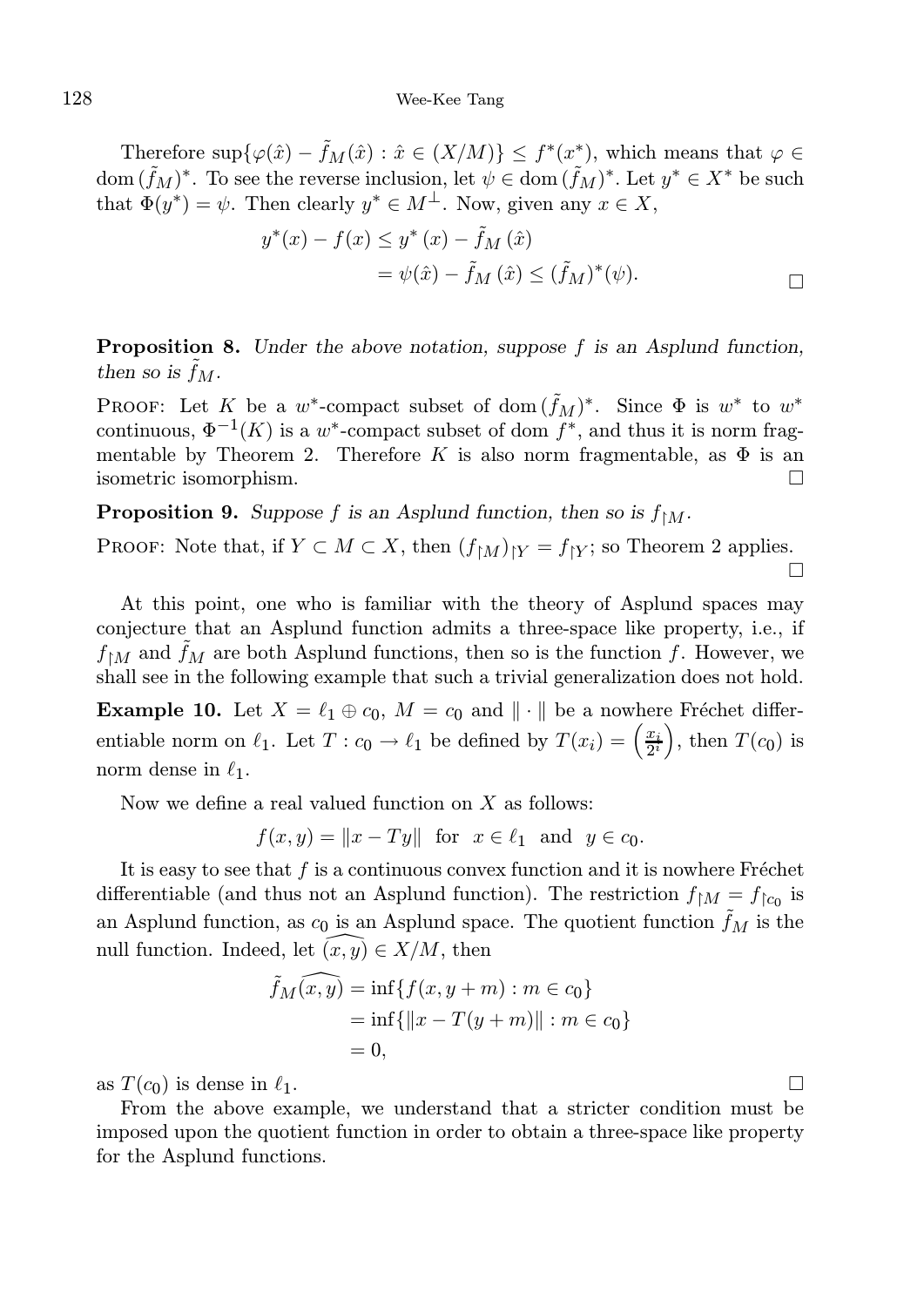**Proposition 11.** Let f be a continuous convex function on a Banach space X and M be a subspace of X. Suppose that  $X/M$  is an Asplund space and that  $f_{\uparrow M}$  is an Asplund function, then f is an Asplund function.

Before we proceed on with the proof, we first establish the separable version of the proposition.

**Lemma 12.** Let X be a separable Banach space, suppose that dom  $(f_{\upharpoonright M})^*$  and  $M^{\perp}$  are both separable, then dom  $f^*$  is also separable. (Equivalently, if  $f_{\upharpoonright M}$  is an Asplund function and  $(X/M)^*$  is separable, then f is an Asplund function.)

PROOF: Let  $R: X^* \to M^* = (X^*/M^{\perp})$  be the restriction map. It is easy to check that  $R\partial f(M) = \partial f_{\upharpoonright M}(M)$ . Let  $\{x_k^* : k \in \mathbb{N}\}$  be a countable set in  $\partial f(M)$ such that  $\{R(x_k^*): k \in \mathbb{N}\}\$ is dense in  $\partial f_{\restriction M}^*(M)$  (and thus dense in dom  $(f_{\restriction M}^*)$ ). Let  $\{m_n^{\perp} : n \in \mathbb{N}\}$  be a countable dense set of  $M^{\perp}$ .

Given  $x^* \in$  dom  $f^*$  and  $\varepsilon > 0$ , there is an  $R(x_k^*)$  such that  $||R(x^*) - R(x_k^*)|| <$  $\varepsilon/3$ . This means that there is an  $m_k^{\perp} \in M^{\perp}$  such that  $||x^* - x_k^* + m_k^{\perp}|| < \varepsilon$ . Hence dom  $f^*$  lies in the closed linear span of  $\{x_k^*: k \in \mathbb{N}\} \cup \{m_n^{\perp}: n \in \mathbb{N}\}.$ 

PROOF OF PROPOSITION 11: Let S be a separable subspace of X. According to Theorem 2, it suffices to show that dom  $(f<sub>|\mathcal{S}|</sub>)^*$  is separable. To this end, we follow the arguments from [Y] to obtain a separable subspace  $Z$  of  $X$  that contains  $S$  with the additional property that  $M + Z$  is closed and  $Z/(Z \cap M) \tilde{=} (M + Z)/M \subset X/M$ . So  $Z/(Z \cap M)$  is also Asplund. Hence  $(Z/(Z \cap M))^* = (Z \cap M)^{\perp}$  is separable. Since  $Z \cap M$  is a subspace of M and  $f_{\upharpoonright M}$  is Asplund,  $f_{\upharpoonright Z \cap M}$  is also Asplund. Therefore by Lemma 12,  $f_{\uparrow Z}$  is an Asplund function. According to Proposition 9,  $f_{\upharpoonright S}$  is also Asplund, as S is a subspace of Z.

As noted in Section 1, a Banach space  $X$  is an Asplund space if and only if  $X$ admits a norm that is an Asplund function. Hence a consequence of Proposition 11 is the following:

**Corollary 13** (N-P, Theorem 14). Let X be a Banach space and Y be a subspace of X. If both X and  $X/Y$  are Asplund spaces, then so is X.

**Definition 14** ([C-P], [Gi-Gr-Si]). Let f be a continuous convex function on X. We say that f is quite smooth at x if for every weak neighbourhood W of  $0 \in$  $X^*$ , there exists a  $\delta > 0$  such that

$$
\partial f(y) \subset \partial f(x) + W
$$

whenever  $y \in B(x, \delta)$ . We say that f is quite smooth on X if it is quite smooth at each point of X.

**Proposition 15.** Let  $f$  be a convex function defined on a separable Banach space X. Suppose that f is bounded on bounded sets of X. If every convex continuous function  $h \leq f$  is quite smooth, then dom  $f^*$  is separable.

PROOF: Our proof is a slight modification of the proof of [C-P, Theorem 1.2]. As in the proof of Theorem 2, it suffices to show that for each  $n, C_n = \{x^* :$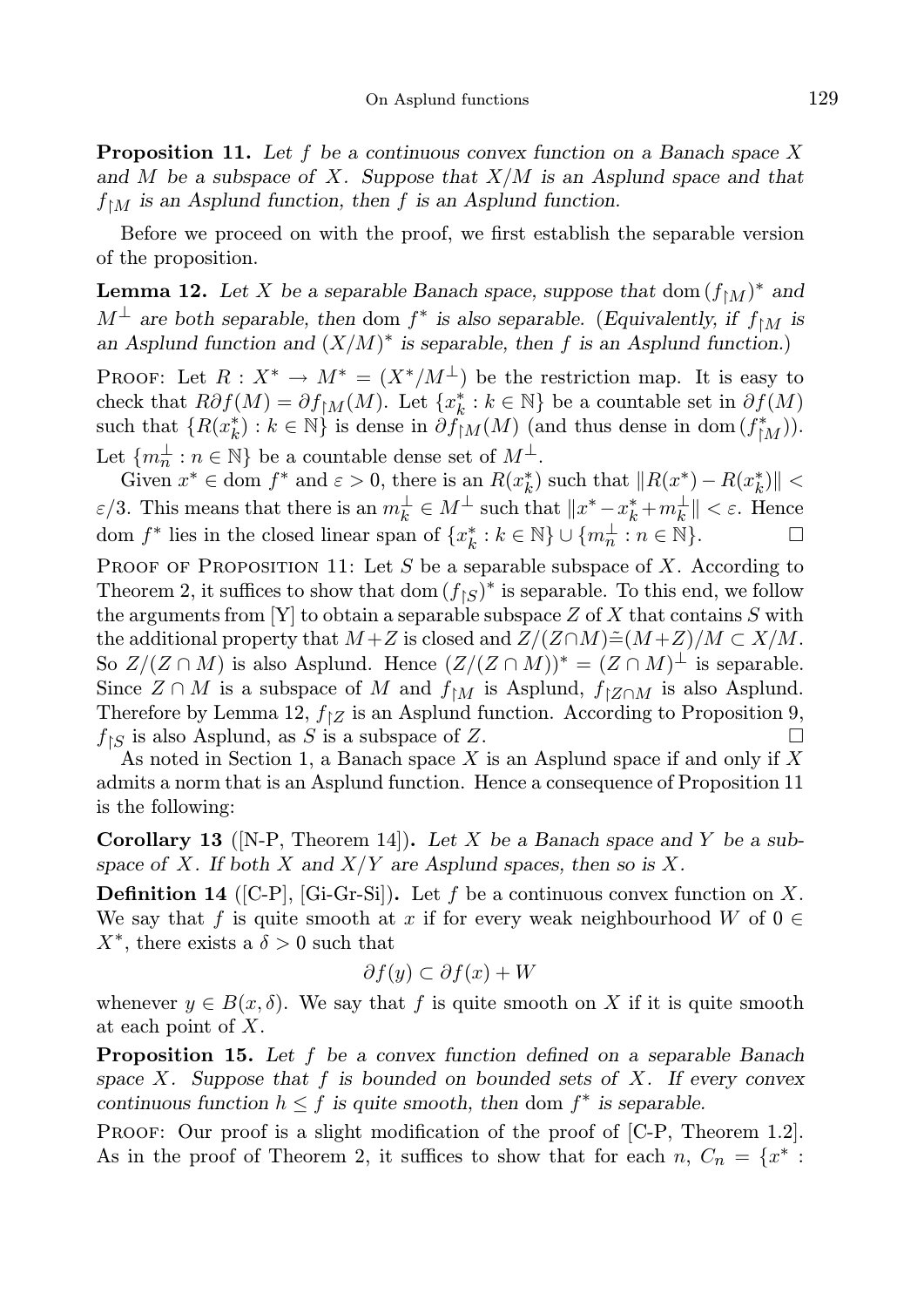$f^*(x^*) \leq n$  is separable. The function  $f_n$  defined as in the proof of Theorem 2  $[(7) \Rightarrow (3)]$  is a continuous convex function on X that is bounded above by f and dom  $f_n^* = C_n$ . By our hypothesis,  $f_n$  is quite smooth. For simplicity, we denote  $f_n$  by  $f$ .

According to Mazur's theorem, there exists a countable dense set  $\{x_k\}$  in X such that f is Gâteaux differentiable at each  $x_k$ . For each  $k \in \mathbb{N}$ , we write  $x_k^* = f'(x_k)$  and  $F = \{x_k^* : k \in \mathbb{N}\}\$ . To show that dom  $f^* = C_n$  is separable, it suffices to show that dom  $f^* \subset \overline{conv}^{\|\cdot\|}F$ . Suppose that this is not the case; then there exists  $y_0^* \in \text{dom } f^* \setminus \overline{conv}^{\|\cdot\|} F$ . By the separation theorem, there exists  $z^{**} \in X^{**}$  such that

$$
z^{**}(y_0^*) > \beta > \alpha > \sup\{z^{**}(x^*) : x^* \in F\}
$$

for some  $\beta > \alpha$ . By scaling the functional  $z^{**}$ ,  $\alpha$  and  $\beta$ , we may assume that  $\beta - \alpha > f^{*}(y_{0}^{*}) - \gamma + 1$ , where  $\gamma = \inf\{f^{*}(x^{*}) : x^{*} \in \text{dom } f^{*}\} > -\infty$ . Let  $E = \{x \in X : ||x|| < ||z^{**}||, (y_0^*, x) > \beta\}.$  As in the proof of Theorem 2 [(3)  $\Rightarrow$  (7)], we may construct a sequence  $\{y_n\}$  in E such that

(3) 
$$
y_n(x^*) \to z^{**}(x^*) \text{ as } n \to \infty \text{ for all } x^* \in F \cup \{y_0^*\}.
$$

Note that  $\{y_n\}$  as a subset of E is bounded. Now define a sequence of bounded functions  $h_n$  on dom  $f^*$  by

$$
h_n(x^*) = (y_n, x^*) - f^*(x^*).
$$

We note that  $h_n(x^*) \le f(y_n)$  for all  $x^* \in \text{dom } f^*$  and for all  $n \in \mathbb{N}$ . Since f is bounded on bounded sets and  $\{y_n : n \in \mathbb{N}\}\$ is norm bounded, the sequence  $\{h_n\}$ is uniformly bounded on dom  $f^*$ .

Let  $\varepsilon = \frac{1}{2\|z^{**}\|}$  and let  $B_{\varepsilon}$  denote the set  $conv(F + \varepsilon B_{X^*})$ . We claim that  $B_{\varepsilon} \cap \partial f(x) \neq \emptyset$  for each  $x \in X$ . Assume on the contrary that there is some  $x_0 \in X$  such that the two convex sets  $B_\varepsilon$  and  $\partial f(x_0)$  are disjoint. As  $B_\varepsilon$  has a non-empty interior, we apply the separation theorem to find an  $x^{**} \in S_{X^{**}}$  such that

$$
\sup_{b \in B_{\varepsilon}} x^{**}(b) \le \inf_{x^* \in \partial f(x_0)} x^{**}(x^*).
$$

Hence for each  $k \in \mathbb{N}$ , we have

$$
x^{**}(x_k^*) + \varepsilon \le \inf_{x^* \in \partial f(x_0)} x^{**}(x^*).
$$

Consequently,

(4) 
$$
x^{**}(x^* - x_k^*) \geq \varepsilon \text{ for each } x^* \in \partial f(x_0) \text{ and each } k \in \mathbb{N}.
$$

Now we use the fact that f is quite smooth at  $x_0$  to obtain a  $\delta > 0$  such that  $\partial f(y) \subset \partial f(x_0) + W$  whenever  $||y - x_0|| < \delta$ , where  $W = \{x^* \in X^* :$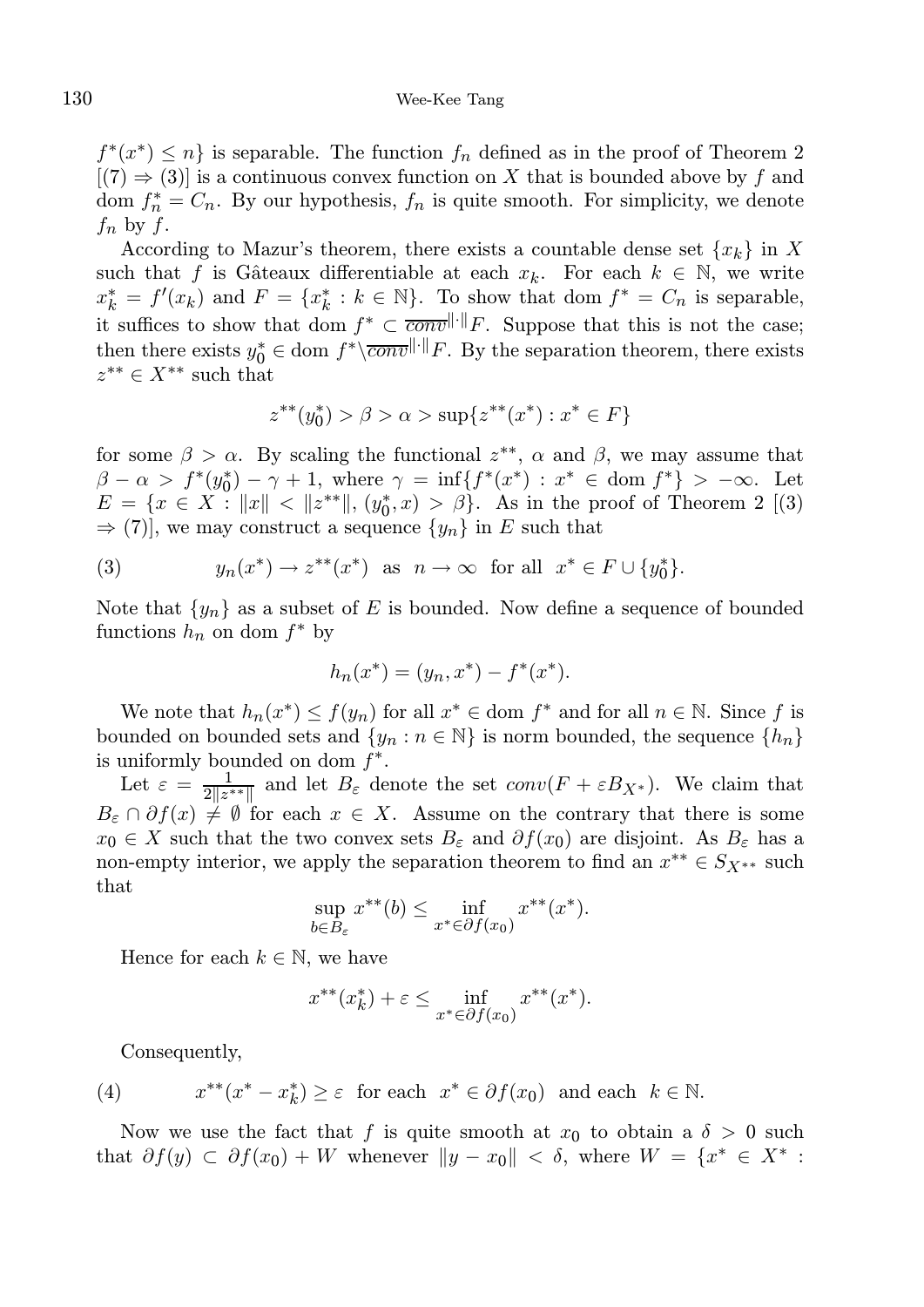$|x^{**}(x^*)| < \varepsilon$ . According to (4),  $\partial f(x_k) \nsubseteq \partial f(x_0) + W$  for all  $k \in \mathbb{N}$ . Therefore  $||x_k - x_0|| > \delta$  for each  $k \in \mathbb{N}$ , contradicting the density of  $\{x_k : k \in \mathbb{N}\}\$  and hence our claim holds.

Suppose  $\{\lambda_k\}$  is a sequence of positive real numbers such that  $\sum_{k=1}^{\infty} \lambda_k = 1$ , let  $y = \sum_{k=1}^{\infty} \lambda_k y_k \in X$ , and  $y^* \in B_{\varepsilon} \cap \partial f(y)$ . It is clear that

$$
\sum_{k=1}^{\infty} \lambda_k h_k(y^*) = (y, y^*) - f^*(y^*)
$$
  
=  $f(y)$   
=  $\sup_{x^* \in \text{dom } f^*} \{ (y, x^*) - f^*(x^*) \}$   
=  $\sup_{x^* \in \text{dom } f^*} \sum_{k=1}^{\infty} \lambda_k h_k(x^*).$ 

Therefore  $B_{\varepsilon}$  is a boundary of dom  $f^*$  in the sense of [Go]. From (3), we have  $\limsup(y_n, x^*) \leq \alpha$ , for each  $x^* \in F$ . Therefore  $\limsup(y_n, x^*) \leq \alpha + \frac{1}{2}$  for each  $x^* \in F + \varepsilon B_X$ . Hence,

$$
\limsup h_n(x^*) \le \alpha + \frac{1}{2} - f^*(x^*) \le \alpha + \frac{1}{2} - \gamma
$$

for each  $x^* \in B_\varepsilon$  (here we use the convexity of the function  $\limsup h_n(\cdot)$ ). Now by Simons' inequality (cf., [Go], [S]), we get a function  $g \in conv\{h_n\}$  such that

$$
\sup_{x^* \in \text{dom } f^*} g(x^*) \le \alpha + \frac{3}{4} - \gamma.
$$

But on the other hand, we have  $h_n(y_0^*) = (y_n, y_0^*) - f^*(y_0^*) > \beta - f^*(y_0^*)$ for each  $n \in \mathbb{N}$ , which means that  $g(y_0^*) > \beta - f^*(y_0^*)$ . As a result, we get  $\beta - f^*(y_0^*) < \alpha + \frac{3}{4} - \gamma$ , a contradiction.

In conclusion, we have dom  $f^* \subset \overline{conv}^{\|\cdot\|}F$ , which means that  $C_n = \text{dom } f^*$  is  $\Box$  separable.

Using the fact that the restriction of a quite smooth convex function to a subspace is also quite smooth, and Proposition 15, we have the following theorem.

**Theorem 16.** Let f be a convex function defined on a Banach space  $X$  such that f is bounded on bounded sets of  $X$ . Suppose all continuous convex functions bounded above by  $f$  is quite smooth, then  $f$  is Asplund.

PROOF: Let Y be a separable subspace of X. The restriction of  $f$  on Y is also a quite smooth convex function. According to Proposition 15,  $f_{\uparrow Y}$  is an Asplund function and thus dom  $(f_{|Y})^*$  is separable. According to Theorem 2, f is an Asplund function.

Acknowledgments. The author is indebted to Professors M. Fabian and V. Zizler for their insightful comments. He would also like to thank the referee for his/her helpful suggestions.